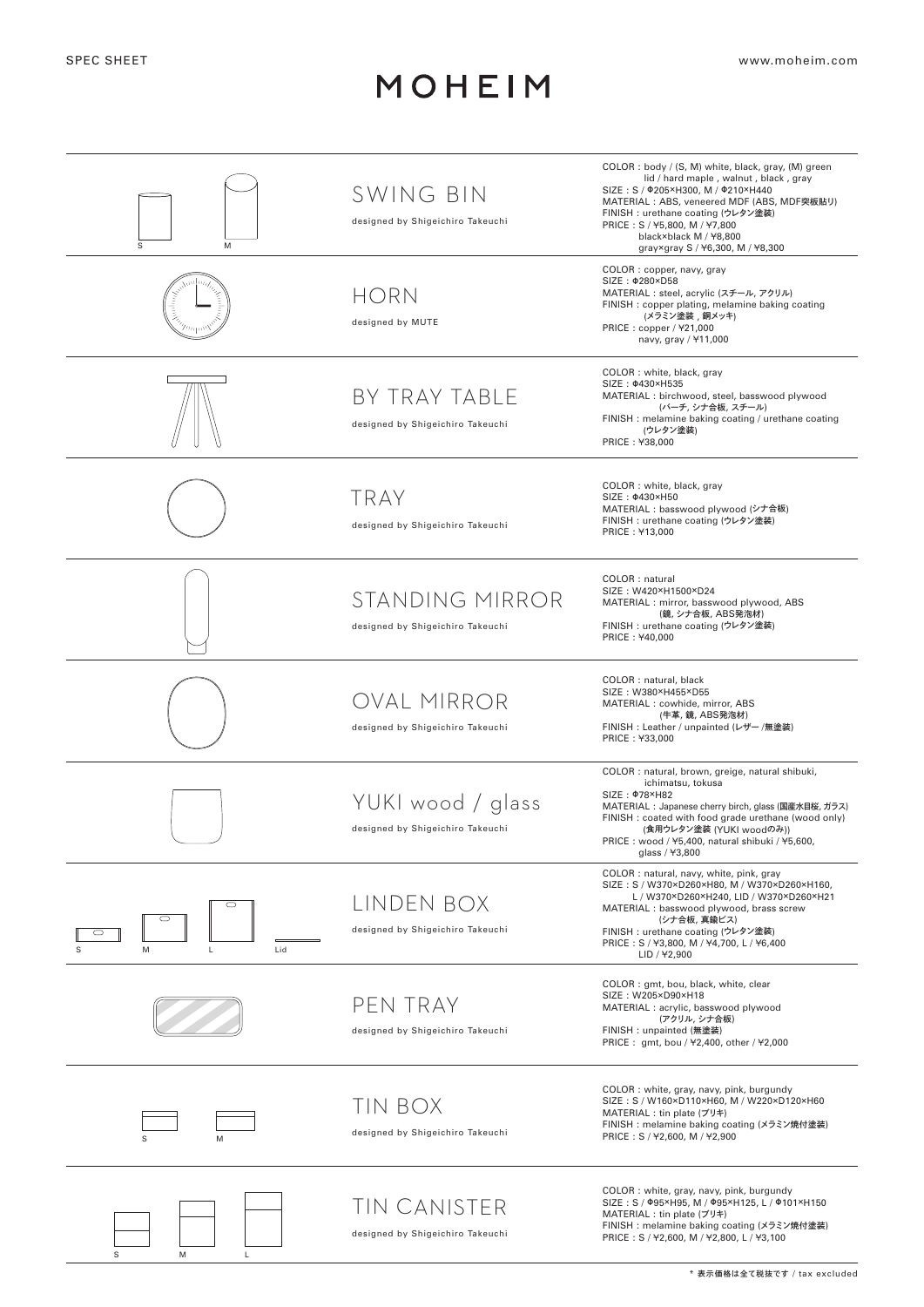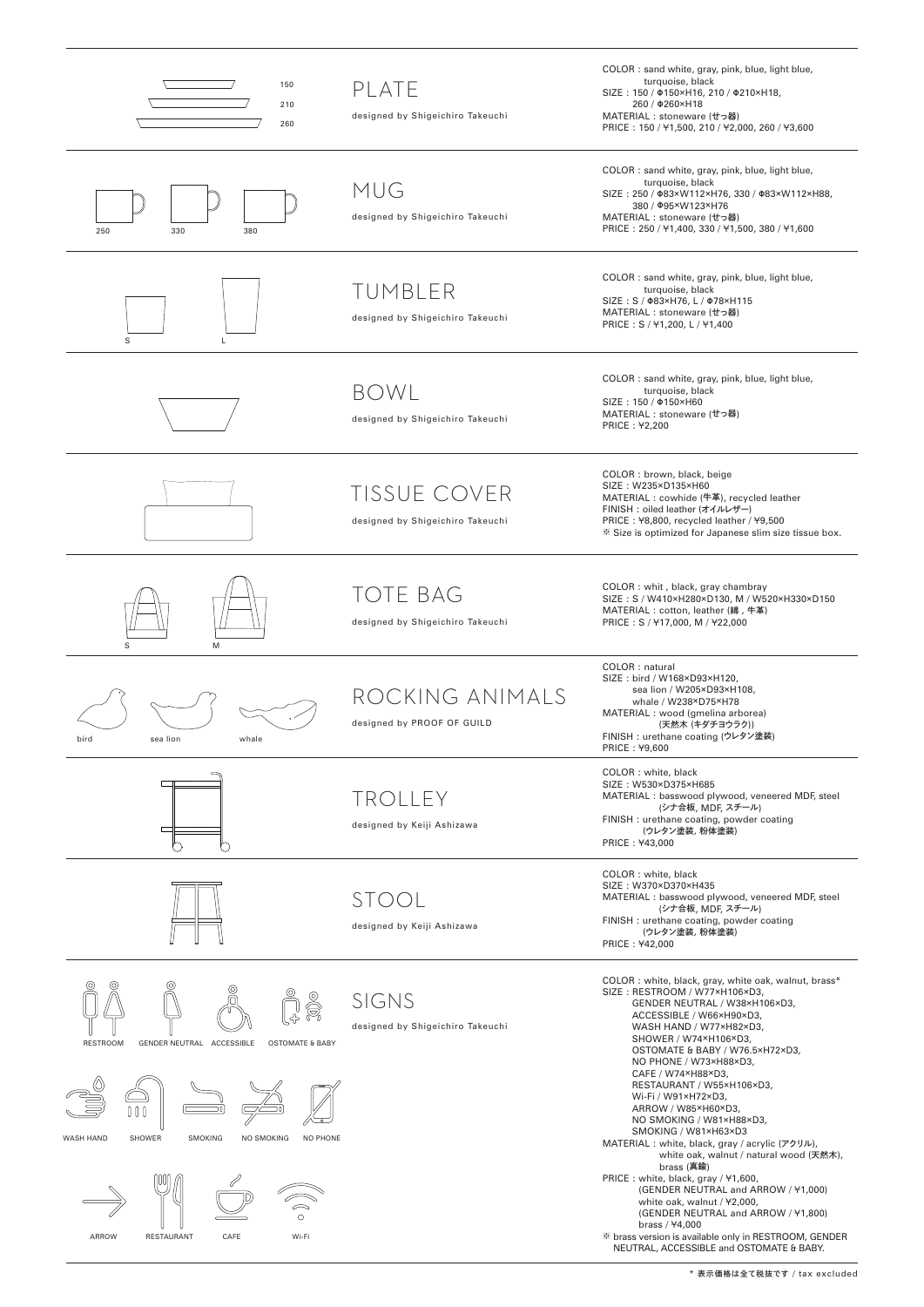

## BIRDY PEBBLES

designed by Shigeichiro Takeuchi

COLOR : set of 5 colors (yellow, white, gray, red, pink)<br>- 5色セット<br>SIZE : W60×H29×D22<br>MATERIAL : stoneware (せっ器)<br>PRICE : ¥3,000

|                           | <b>COLOR DROPS</b><br>designed by Shigeichiro Takeuchi   | COLOR: white, gray, red<br>SIZE: $\Phi$ 70×H70<br>MATERIAL : stoneware (せっ器)<br>PRICE: ¥2,000                                                                                                                      |
|---------------------------|----------------------------------------------------------|--------------------------------------------------------------------------------------------------------------------------------------------------------------------------------------------------------------------|
|                           | SILHOUETTE<br>designed by Shigeichiro Takeuchi           | COLOR : white / navy, sky blue / orange, blue / pink<br>SIZE: W190×H250<br>MATERIAL : Polyester70%, Polyurethane30%<br>(ボリエステル70%、ボリウレタン30%)<br>PRICE: ¥3,500                                                      |
| card case<br>utility case | SOF<br>designed by MUTE                                  | COLOR : black, gray, beige<br>SIZE: card case / W72×H110×D15,<br>utility case / W186×H115×D15<br>MATERIAL : Leather, hard pulp, elastic cord<br>(革、硬質パルプ、ゴム紐)<br>PRICE: card case / ¥5,700, utility case / ¥10,000 |
|                           | SOAP DISPENSER<br>designed by Shigeichiro Takeuchi       | COLOR : body / black, concrete gray<br>pump / black, brass<br>SIZE: $\Phi$ 80×H175, Volume(内容量): 270ml<br>MATERIAL : Concrete, Zinc alloy, Polypropylene<br>(コンクリート、亜鉛合金、ポリプロピレン)<br>PRICE: ¥4,700                 |
|                           | <b>BATH TUMBLER</b><br>designed by Shigeichiro Takeuchi  | COLOR : black, concrete gray<br>SIZE: $\Phi$ 70×H95<br>MATERIAL: Concrete (コンクリート)<br>PRICE: ¥2,400                                                                                                                |
|                           | <b>BATH CANISTER</b><br>designed by Shigeichiro Takeuchi | COLOR : black, concrete gray<br>SIZE: $\Phi$ 90×H95<br>MATERIAL: Concrete (コンクリート)<br>PRICE: ¥3,900                                                                                                                |
|                           | SOAP DISH<br>designed by Shigeichiro Takeuchi            | COLOR : black, concrete gray<br>SIZE: $\Phi$ 110×H20<br>MATERIAL: Concrete (コンクリート)<br>PRICE: ¥2,300                                                                                                               |
| M<br>L                    | WIRE BASKET<br>designed by Shigeichiro Takeuchi          | COLOR: gold, white, black<br>SIZE: M / W370×D270×H240, L / W460×D330×H265<br>MATERIAL: Stainless steel (ステンレス), Leather (革)<br>FINISH: powder coating (粉体塗装)<br>PRICE: M / ¥7,000, L / ¥8,000                      |
|                           | LADDER RACK<br>designed by Yoshitaka Katane              | COLOR : natural, black, walnut<br>SIZE: W430×H1,600×D53<br>MATERIAL: Japanese ash, walnut (タモ, ウォルナット)<br>FINISH : urethane coating (ウレタン塗装)<br>PRICE: ¥26,000                                                     |

\* 表示価格は全て税抜です / tax excluded